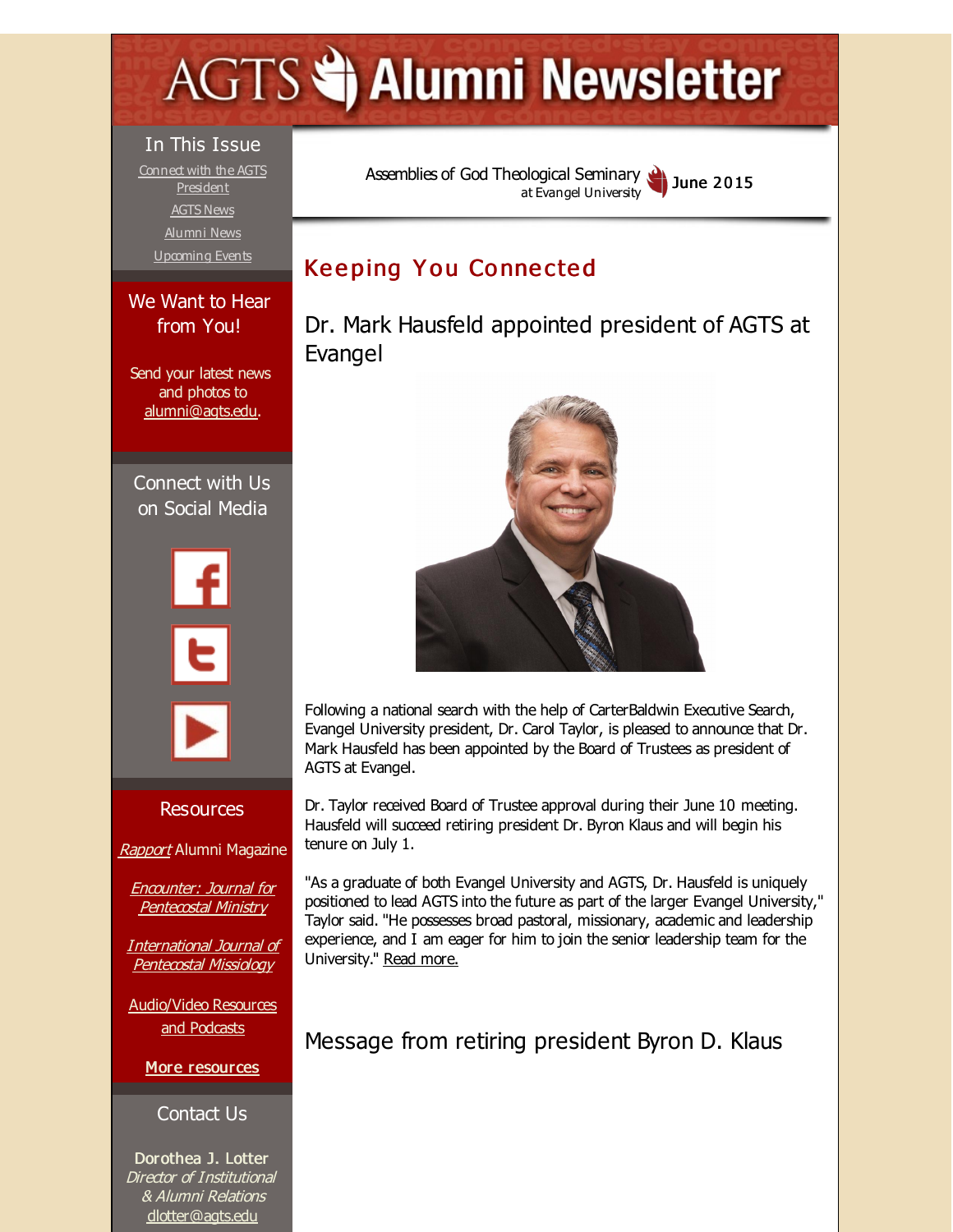Deborah Fegler Development & Alumni **Coordinator** [dfegler@agts.edu](mailto:dfegler@agts.edu)

Jennifer S. Hall Promotions Coordinator [jhall@agts.edu](mailto:jhall@agts.edu)

Eric S. Friesen Promotions Specialist [promotions@agts.edu](mailto:promotions@agts.edu) (417) 268-1032

[alumni@agts.edu](mailto:alumni@agts.edu)

[www.agts.edu/alumni](http://r20.rs6.net/tn.jsp?f=001C0lBCH1btSxn-XjbGQ1Cv2tQQhMGfgCRFiCmFFypQag_nBHdgWnEc8ql0KUXspIKPaTGGH7AVAxkXNM10gUjfZQePN8NflYtIGeGr0vT_Bq4AHZUxFGgQRHafNZ-tEPc4wR8kdSeo6ku4vgwk5D45f2w1kM2opUNeGY1Rdo-DyCejOTGmWF7Ag==&c=&ch=)

Invest in Student **Scholarships** 

## **DONATE**



I want to offer a final word of thanks to the AGTS alumni family who support this wonderful seminary and made my 16 years here a treasure to be cherished. The AGTS family is a special cadre of people who care deeply about the Church and leadership in Christ's Kingdom. I am so pleased my successor is Dr. Mark Hausfeld! He's a personal friend and a fellow Chicagoan--although he roots for the wrong baseball team.

Dr. Hausfeld is deeply committed to reaching cities for Jesus Christ and passionate about touching the Muslim world with the Gospel.

As an alum of both Evangel University and AGTS, he will be working with our four AGTS members (see below) who serve on the EU Alumni Board to represent over 3,500 seminary graduate alumni within the larger university alumni community. President Hausfeld will lead new pathways to strengthen our joint community induding communications to you as members of this great alumni family. Occasionally you will receive news from the university such as The Quad---Evangel's alumni and friends newsletter---and invitations to events.

Thanks again for all the kind words upon my retirement. I am the richer for being part of this wonderful AGTS family. Please extend to your new seminary president, the support and generosity you have given me over the last 16 years. Despite being a White Sox fan, he can be trusted!

Byron D. Klaus AGTS President, 1999-2015

### AGTS Alumni serving on the EU Alumni Board









Priscilla Mondt '89

Larry Cooper '80 /'0 4

Butch Frey '99

Ron Morein '0 6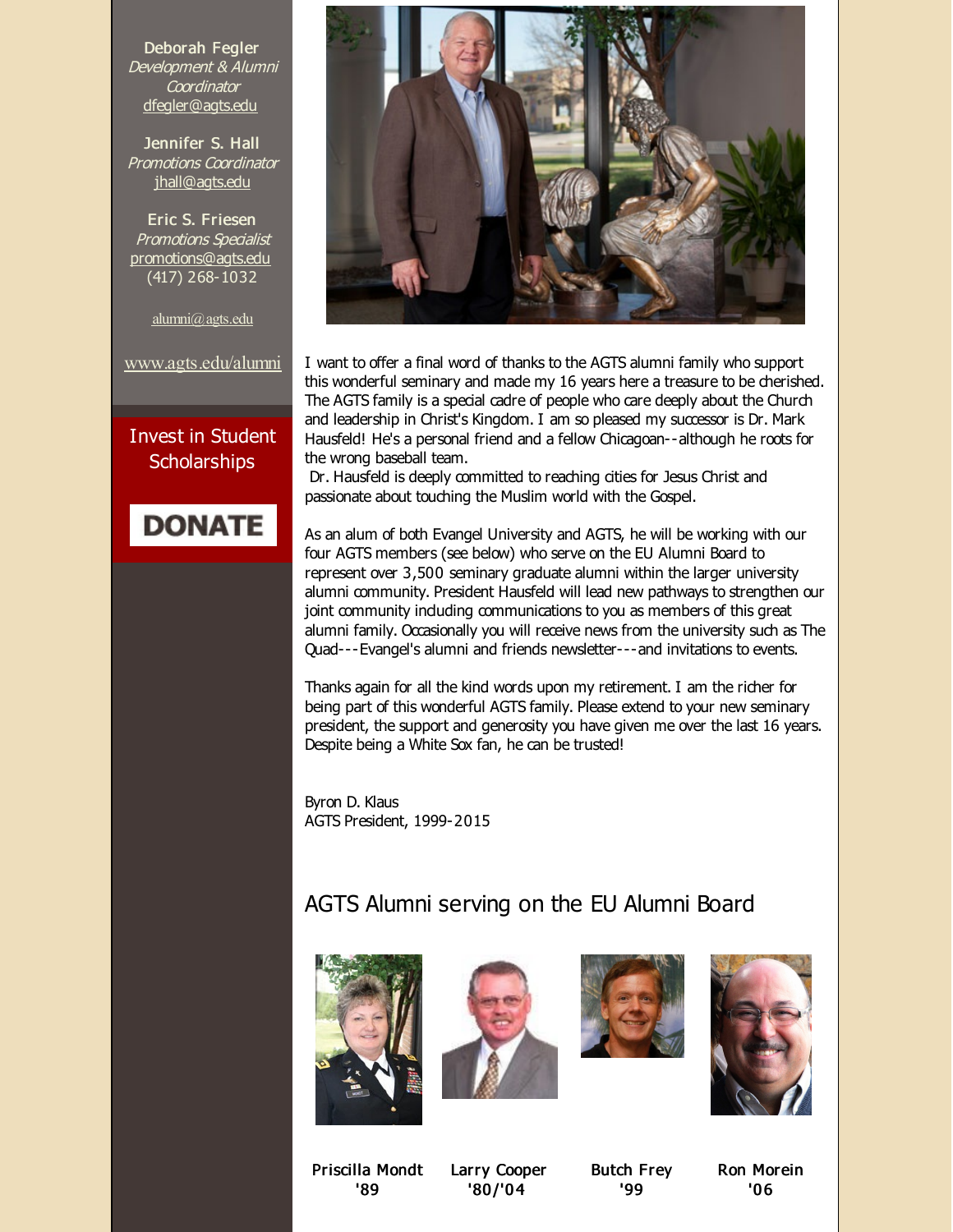Chief of Chaplain Assemblies of God Assemblies of God Lead pastor of Oak Service at Veterans Healthcare System hospitals in of the Ozarks in Fayetteville, Ark. and Branson, Mo. chaplain at CoxHealth with Springfield, Monett Springfield, Mo. World Missions Member Care Coordinator, Grove Assembly of God in Springfield, Mo.

The Summer 2015 issue of Rapport magazine is ready for online viewing



- Retiring president Byron D. Klaus' commencement address on the Church as the heart of God's mission and four 2015 graduates whose stories illustrate his message: Shawn Downey, Fay Niemann, David Amsler and Troy Jones
- **Two new degrees: Master of** Theology and an online MATS program
- Admiral Vern Clark Veteran Center dedicated at EU/AGTS

#### Connect with AGTS President Byron D. Klaus

Watch Dr. Byron Klaus reflect on 16 years of service as seminary president



President Byron Klaus will retire later this summer, almost exactly 16 years after beginning his service at AGTS. Klaus is the seminary's longest serving president. [Watch](http://r20.rs6.net/tn.jsp?f=001C0lBCH1btSxn-XjbGQ1Cv2tQQhMGfgCRFiCmFFypQag_nBHdgWnEcxhdPEq-BmjL8QGdVom0obrCXJI-fzOsq0jBpW7cpml2pD14PsqInD4hQ5lkmwAMbEZm7EbK6GrDKh70QZpHqWNQ39TaGQ2I6rjhJPOiJDRSWLhGbb63B6Ddkqd-f2HKVlOzMnDfEsg_LXm8mZd-SV6teISXjXZobqhCw7iTShtebT9u40x1QqOqca9gzkY_RDcDX1QTjOzbBcimA1T919E=&c=&ch=) the video.

Don't miss the LAST Prez Release from retiring President Klaus: "I Call You Friend!" Read it [here.](http://r20.rs6.net/tn.jsp?f=001C0lBCH1btSxn-XjbGQ1Cv2tQQhMGfgCRFiCmFFypQag_nBHdgWnEcxhdPEq-BmjLH-dxbzUipSr9oAZgg2qLzCmBZ_ZMN40XqQKzu9-FL5uYXbSBzBQJmUftBWzNICcDR6-d69FpNhviJbz-NwuPVikndpP_ZfO0J-Z8oBWdbRortdbNEgGX5Z8vslh39mn_Cr5XtcGI77fOzQpxMosWMMTU8Ybs15WicQuU-1ZxnkrCWVa-tyTlprpFdROuRW8M&c=&ch=)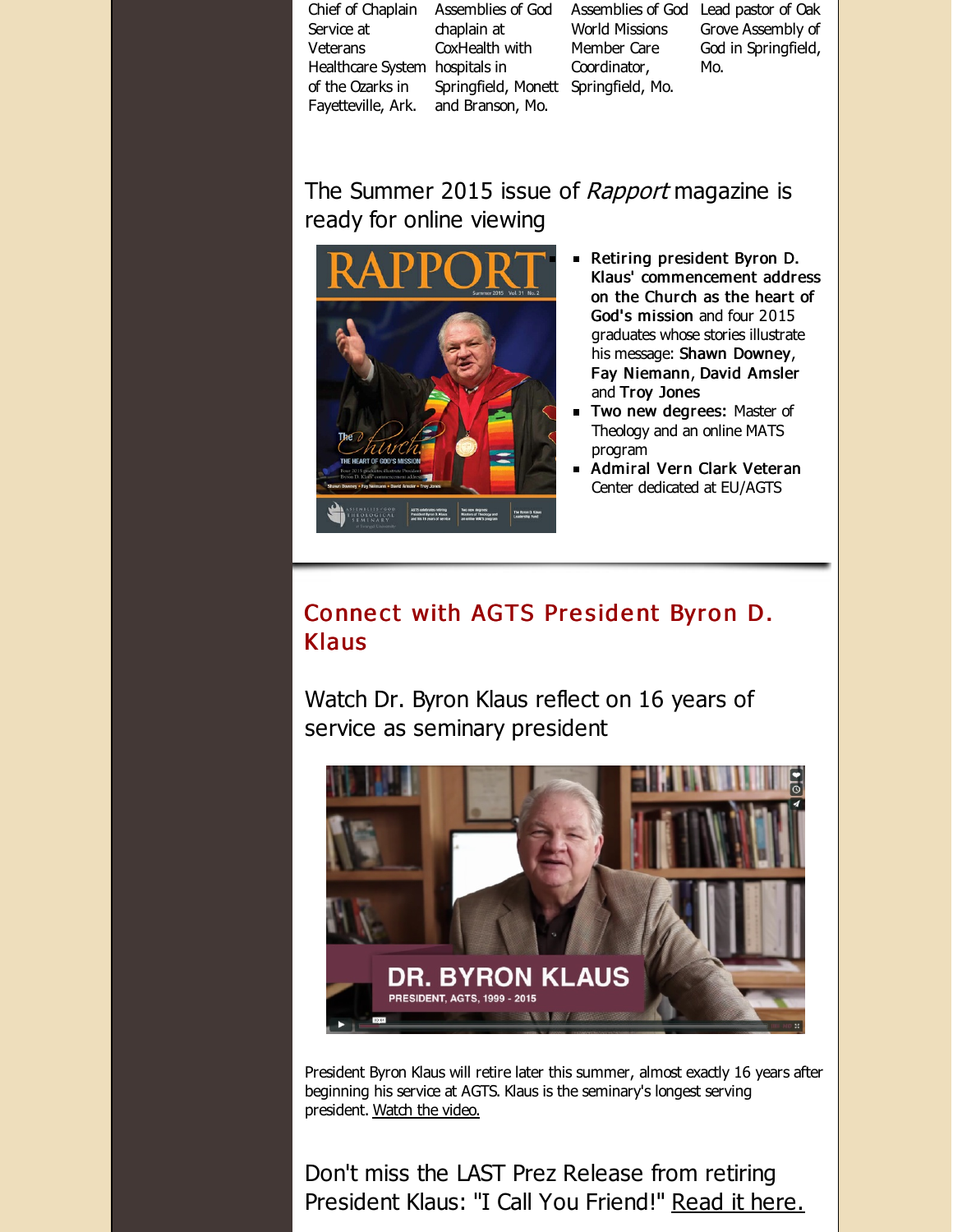Following the Prez...

Dr. Klaus will be at the following events:

- June 22-23: Attending ATS on Global Partnerships, Pittsburgh, Pa.
- June 28-July 3: Teaching at Michigan District AG Summer Camp Meeting, Lost Valley, Mich.

## **AGTS News**

### AGTS announces 2015 Sigma Chi Pi Honor Society Awards

The Alliance for AG Higher Education sponsors the Sigma Chi Pi Honor Society. Each year, the seminary faculty nominate a limited number of alumni who satisfy scholastic, character and leadership qualifications and graduated at least 10 years ago. The 2015 recipients indude:







Judy A. Cagle ('02 DMIN) Missionary, serving in retirement G. Robert Cook, Jr. ('04 DMIN) Lead Pastor

Chaplain

Larry D. Cooper ('80 MDIV/'04 DMIN)

Read the rest [here.](http://r20.rs6.net/tn.jsp?f=001C0lBCH1btSxn-XjbGQ1Cv2tQQhMGfgCRFiCmFFypQag_nBHdgWnEcxhdPEq-BmjLZJUAg8mMDz1GNAvgX_UeyC1WxXTSTa-Sh96VA7qG3P-qG4orSFiUq8BCCXYPhomCjXvnQTzn-z7y3lC6hX8dBNfL1hoKmHJnK059wlHLeGhHQmwwz2XOe3bTbDoq5j91WCs-q_WV2Ve99QIunJZ1fhyyWwPgQ0Aa&c=&ch=)

Listen in on a Q & A with Professor Cotton about the Holy Spirit in the Old Testament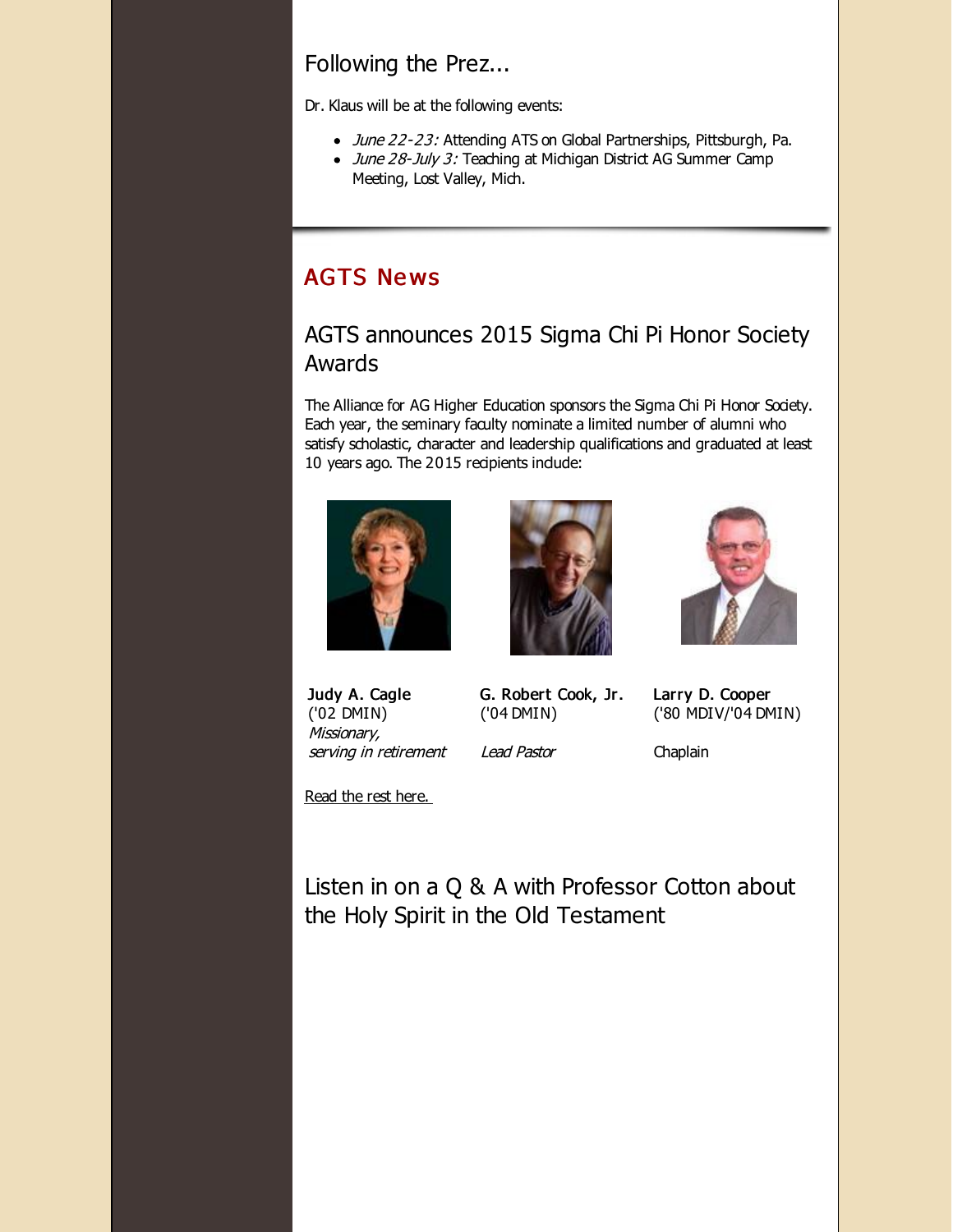

Photo Credit: Justin Chase Canavan

Dr. Roger Cotton, Th.D., professor of Old Testament at AGTS recently was a special guest speaker at Oak Grove Assembly of God in Springfield, Mo. Take in his fascinating insights regarding the Holy Spirit in the Old Testament [here](http://r20.rs6.net/tn.jsp?f=001C0lBCH1btSxn-XjbGQ1Cv2tQQhMGfgCRFiCmFFypQag_nBHdgWnEcxhdPEq-BmjLspY-CREc53zJogH5z2MHxQ6G_M9KuMpBWw5bq6__gqVKVnlEF1ftNJlBOpdv8rPEd5jetTvyWHxQjbl7LXnnp9tf4yKt1wHCPh1Sjs1gcAdP6ALsJlBNrxGq9bruygWy89CeTsdPy-hjYO3GgFxRGZj6gboy8oRW7PD54D5A8D05QQvnHtZkHg==&c=&ch=).

#### For a limited time, pick up president Klaus' newly released ebook for 99¢

[Volume](http://r20.rs6.net/tn.jsp?f=001C0lBCH1btSxn-XjbGQ1Cv2tQQhMGfgCRFiCmFFypQag_nBHdgWnEcxhdPEq-BmjLNIbiIBBTYPSx70N5fxLrJJQCQArjyLGby8htxHbFNzbpPFaTfn5tDazkJDdsMtbRMrbfEA3wai7DKvZOhgtMG3y3XvR69HAmZdqX5xquL8Nl-L8cxrZHhRpTYggrbAbGDoCB2WO2W-0uZUc-q5Rjgzqv952wrMAfBnnDdSlgo0CA1yIgBGtv4z5L5TN0o5uMaOmyPV_MDlDOID9HoCOlj9KMfbsdwG8Of0fI81096OPkNzmLgto_opgdcUasrMfTbz-VGOZTJ2FUeNp7ekWPkPKTFBxHAboQbxh9LMnTG-RlOIZnND5C-70mrnXN2qKKgg0HE8RBO5BtK3rfYDB0EKay8dBpDDxi&c=&ch=) 1 and Volume 2 Kindle ebook editions of And That's the Way I See It! are available at Amazon. [Volume](http://r20.rs6.net/tn.jsp?f=001C0lBCH1btSxn-XjbGQ1Cv2tQQhMGfgCRFiCmFFypQag_nBHdgWnEcxhdPEq-BmjLNIbiIBBTYPSx70N5fxLrJJQCQArjyLGby8htxHbFNzbpPFaTfn5tDazkJDdsMtbRMrbfEA3wai7DKvZOhgtMG3y3XvR69HAmZdqX5xquL8Nl-L8cxrZHhRpTYggrbAbGDoCB2WO2W-0uZUc-q5Rjgzqv952wrMAfBnnDdSlgo0CA1yIgBGtv4z5L5TN0o5uMaOmyPV_MDlDOID9HoCOlj9KMfbsdwG8Of0fI81096OPkNzmLgto_opgdcUasrMfTbz-VGOZTJ2FUeNp7ekWPkPKTFBxHAboQbxh9LMnTG-RlOIZnND5C-70mrnXN2qKKgg0HE8RBO5BtK3rfYDB0EKay8dBpDDxi&c=&ch=) 2 will be on sale for 99¢ until June 30, 2015.

Print editions of Volumes 1 and 2 can be [purchased](http://r20.rs6.net/tn.jsp?f=001C0lBCH1btSxn-XjbGQ1Cv2tQQhMGfgCRFiCmFFypQag_nBHdgWnEcxhdPEq-BmjLBl9lZs-VjZ24lyKjWBTY_dcOhOlIrcLPIYFX2MJMF8B0lCP-8jl8bygCxxOQ0ls7CP2gbt9Z-2ENiMyBbofniJou7dYFjwpO6cAO5ockmvJINtC8qqwSBUdQf1GzEqol&c=&ch=) here.



## Refer a student Do you know someone interested in attending

AGTS? Use this [online](http://r20.rs6.net/tn.jsp?f=001C0lBCH1btSxn-XjbGQ1Cv2tQQhMGfgCRFiCmFFypQag_nBHdgWnEc9YfvoVYcVDWOPRKDdZf2TME3a_nG95gsyUQF9SHsJiUEE2SYfGqpuFC1CiLd5XWMDdZU8cCAWrvcNHSIDPyrE5VBK-iDS3IJldRrxVm7QtLXw0J31Sl9aFuBrwyVWdcQcyh-hY_PkVd&c=&ch=) form or connect with Brett **Jacques, AGTS Enrollment [Representative.](mailto:jacquesb@evangel.edu)** 

#### Alumni Ne ws



Teen Challenge U.S.A. in Springfield, Mo. appointed Joseph S Batluck, Sr. ('75/'76) to serve as president. He currently is the president and executive director of the Teen Challenge Training Center in Rehrersburg, Pa., where he has provided leadership since 2006 to seven Teen Challenge centers covering three states. Prior to that, Joe served as a pastor/chaplain in the United States Army for 29 years.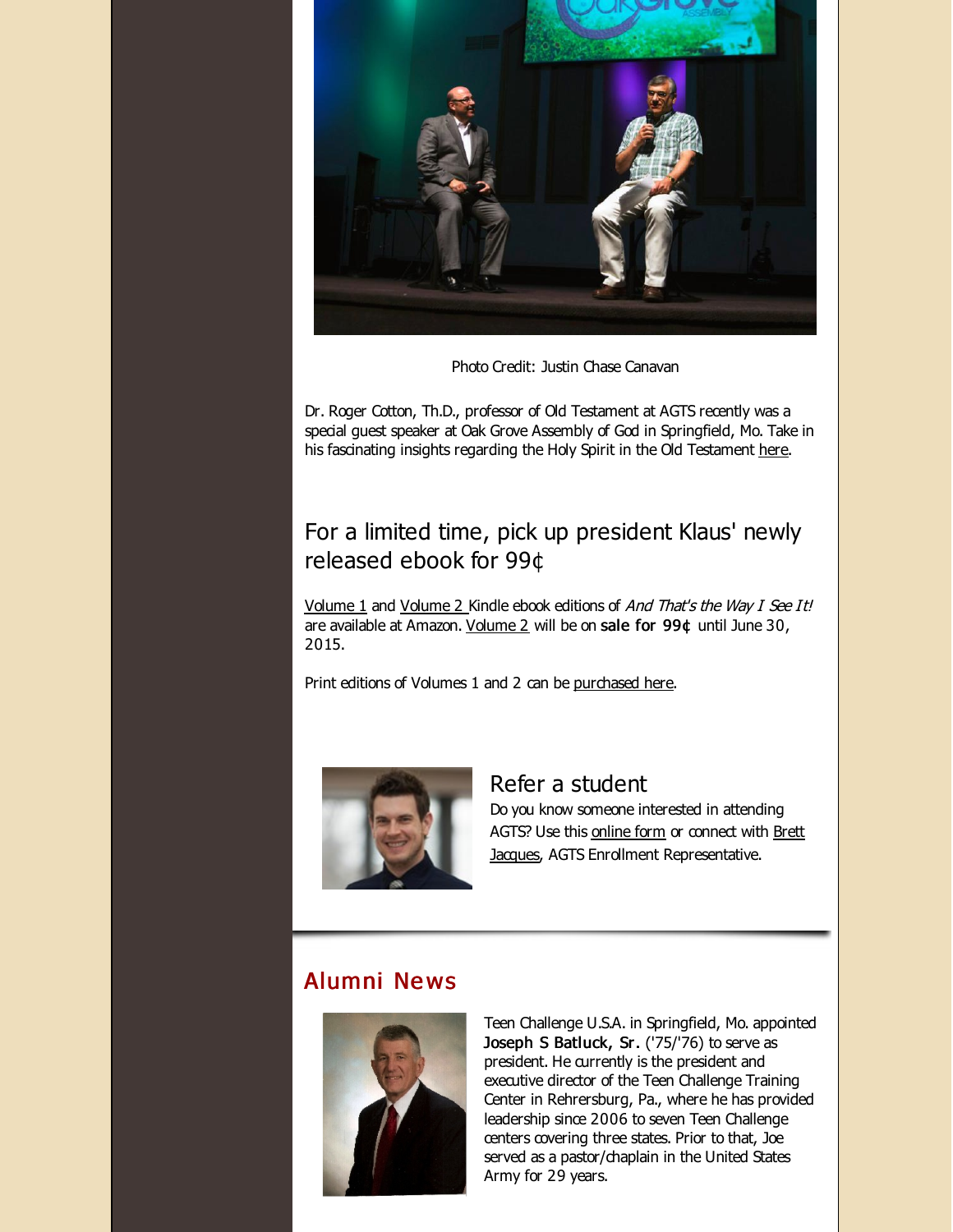John B. Johnson ('79/'80) is serving as the chief of staff for the Canadian County (Oklahoma) Commissioners Office as of June 1. He also pastors a Bethany First Assembly of God, Bethany, Okla., which is a revitalization project.



Chaplain (Col.) Richard Quinn ('83) is retiring after 34 years of service to the Army and God. During his time of service, he developed products his fellow chaplains needed to meet troops' spiritual needs. During retirement, he plans to raise support for a State Department chaplaincy. He hopes to

create a corps of 15 chaplains for the State Department.

Dean Lewis ('07) will be serving as executive vice-president at Alaska Christian College in Soldotna, Ala., beginning this fall semester. Alaska Christian College is a two-year college under the auspices of the Evangelical Covenant Church whose primary mission is to the native people of Alaska.



Priscilla A. Mondt ('89) was recently recognized in a Pentecostal Evangel News artide for shattering female stereotypes in her role as an highly accomplished chaplain in the military. Read the [article](http://r20.rs6.net/tn.jsp?f=001C0lBCH1btSxn-XjbGQ1Cv2tQQhMGfgCRFiCmFFypQag_nBHdgWnEcxhdPEq-BmjLqJ2kogGJCjoJYTMnK1nmovfriRDiIyvkvUmuOsghcBdz8IDC6XXRexOxRrJJv5yyt_9WHpP2JmjZDcBLzQT30MAcDtbFYeOJmgEbUIFPnhW251kQHqg02SOksZatFpFTJ4X5dGst_gqPB9yMLw1mxqByyKwV2PWE&c=&ch=) here.

Valerie Rance ('09) was honored as one of 66 most influential Evangelical women in El Salvador. Last year the Evangelical community petitioned the government to give them a national day of recognition. October 28th is now the Day of Evangelicals. The Evangelical church decided that their first national day



would honor their most influential women.